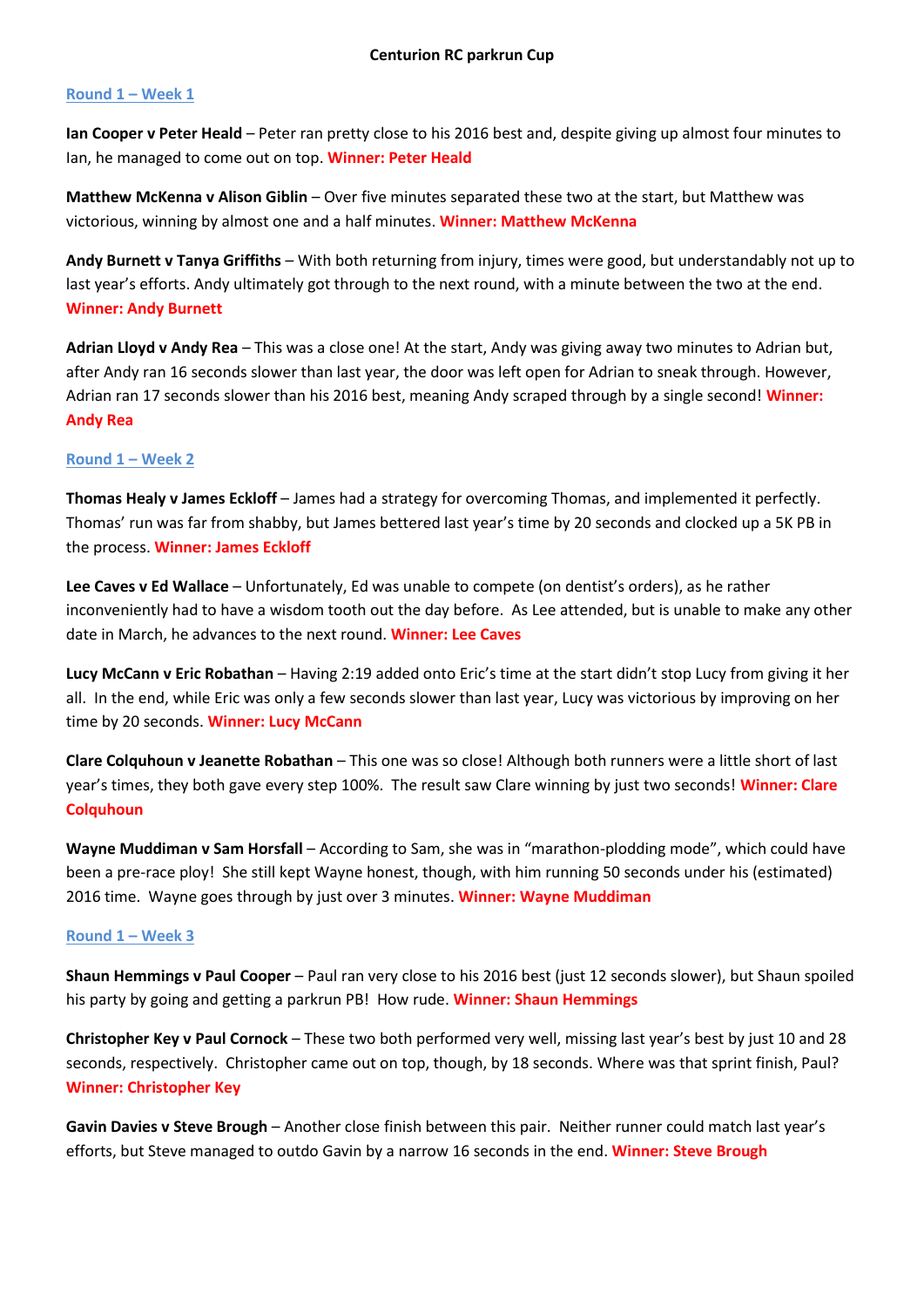#### **Round 1 – Week 4**

**Julian Landeau v Steve Murphy** – Sadly, Steve didn't make it along to this bout. As Julian is unable to rearrange the tie, he goes through by default. **Winner: Julian Landeau**

**James Houghton v Ash Powell** – Both runners were a little slower than last year, which made this quite an intriguing battle. Ash came out on top, though, bettering James by 40 seconds. **Winner: Ash Powell**

#### **Round 1 – Week 5**

**Kevin Tomkinson v Callum Murphy** – Callum didn't make it along to this tie, unfortunately, so Kevin goes through by default. **Winner: Kevin Tomkinson\***

\**As Kevin has not renewed his club membership from April, he has sadly been eliminated from the remainder of the competition. His competitor in Round 2 will, therefore, receive a bye into the quarter finals*

**Chris McCann v Paul Bingham** – This tie saw two of the club stalwarts come together, but only one would come out victorious! Ahem. Unfortunately for Chris, he couldn't match last year's pace, while Paul managed to beat his best by five seconds. After taking the handicapping into account, Paul triumphed by over a minute. **Winner: Paul Bingham**

### **Round 2 – Week 1**

**James Eckloff v N/A** – James goes through via a bye, as his listed competitor left the club in between rounds. **Winner: James Eckloff**

**Lucy McCann v Christopher Kay** – Lucy ran pretty close to her round 1 time (just 8 seconds off it), but Christopher managed to knock almost 40 seconds off his time, meaning he progresses into the quarter finals. **Winner: Christopher Kay**

**Matthew McKenna v Clare Colquhoun** – Both runners were slightly slower than last time round, showing great consistency. Only seven seconds separated these two at the finish, with Matthew emerging victorious. **Winner: Matthew McKenna**

### **Round 2 – Week 2**

**Lee Caves v Paul Bingham** – Both runners bettered their first round times, particularly Paul, who knocked 39 seconds off. Paul progresses to the quarter finals by staying well within the handicapped time of Lee. **Winner: Paul Bingham**

**Steve Brough v Wayne Muddiman** – With Steve posting some very impressive recent times, this one was very close and both eagerly awaited the official results. Both competitors eclipsed their times of the previous round by about 40 seconds, but Wayne sneaks through by a very narrow 3 seconds. **Winner: Wayne Muddiman**

**Andy Burnett v Andy Rea** – Andy B sure is consistent – she ran the exact same time as her round 1 effort, down to the second! Unfortunately for Andy R, recent illness meant he couldn't repeat his round one charge, so Andy B goes through by over two minutes. **Winner: Andy Burnett**

#### **Round 2 – Week 3**

**Shaun Hemmings v Peter Heald** – This anticipated battle lived up to all expectations, with both runners smashing their first round times. Although Shaun knocked 27 seconds off his time, Peter took 36 seconds off his and, after applying the handicap, came out on top by just 9 seconds. **Winner: Peter Heald**